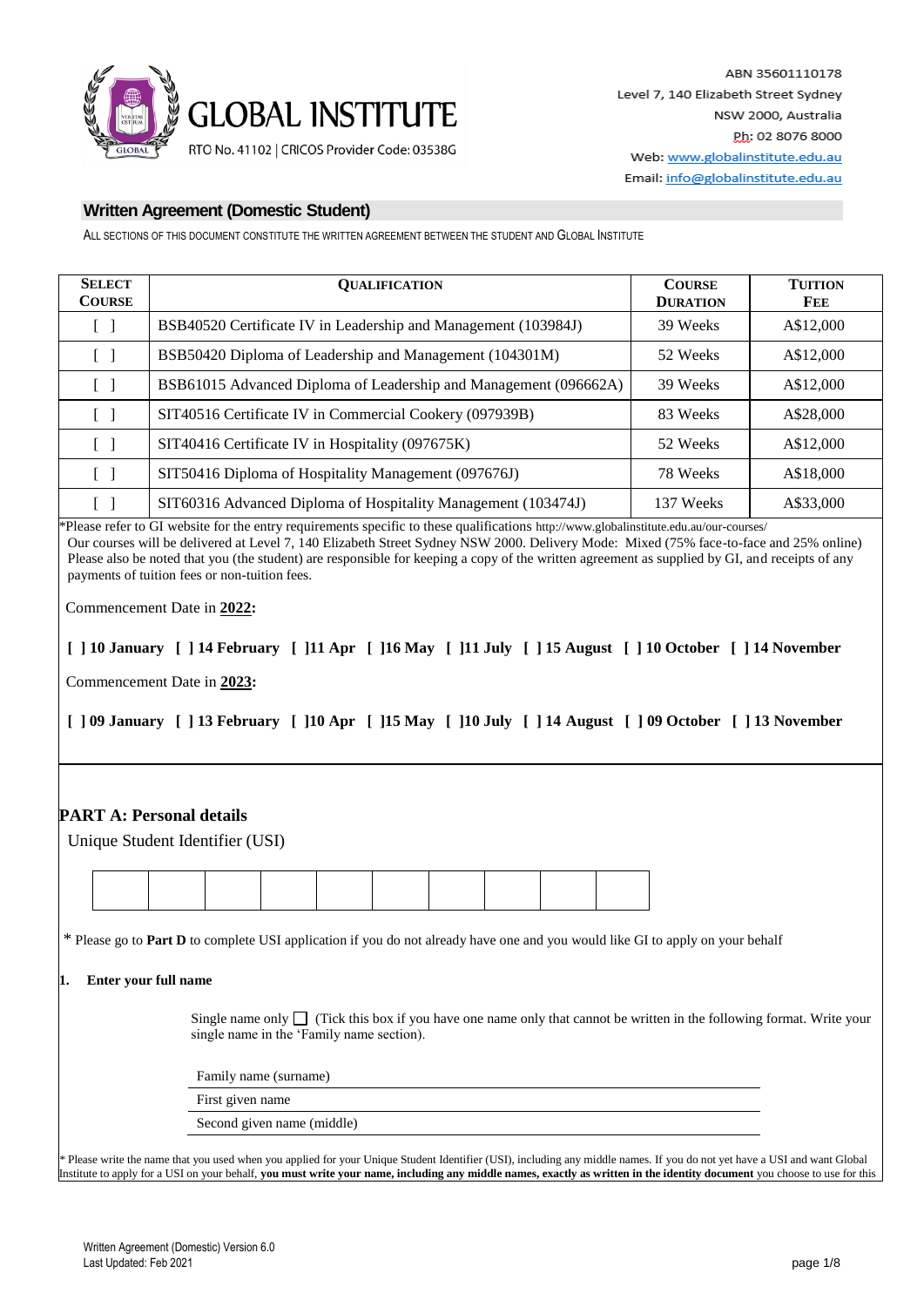

|    |                                                                                         | ALL SECTIONS OF THIS DOCUMENT CONSTITUTE THE WRITTEN AGREEMENT BETWEEN THE STUDENT AND GLOBAL INSTITUTE                                                                                                                        |
|----|-----------------------------------------------------------------------------------------|--------------------------------------------------------------------------------------------------------------------------------------------------------------------------------------------------------------------------------|
|    | purpose. See section on the USI at the end of this form for a detailed explanation.     |                                                                                                                                                                                                                                |
|    |                                                                                         |                                                                                                                                                                                                                                |
|    | 2. Enter your birth date<br>Day/month/year                                              |                                                                                                                                                                                                                                |
|    |                                                                                         |                                                                                                                                                                                                                                |
|    |                                                                                         |                                                                                                                                                                                                                                |
|    | 3. Gender (Tick ONE box only)                                                           |                                                                                                                                                                                                                                |
|    | Male                                                                                    |                                                                                                                                                                                                                                |
|    | Female                                                                                  |                                                                                                                                                                                                                                |
|    | Other                                                                                   |                                                                                                                                                                                                                                |
|    |                                                                                         |                                                                                                                                                                                                                                |
|    | 4. Enter your contact details in Australia                                              |                                                                                                                                                                                                                                |
|    |                                                                                         |                                                                                                                                                                                                                                |
|    |                                                                                         | Mobile Email address Email address environment of the Brazil and Texas and Texas and Texas and Texas and Texas and Texas and Texas and Texas and Texas and Texas and Texas and Texas and Texas and Texas and Texas and Texas a |
|    |                                                                                         |                                                                                                                                                                                                                                |
|    | <b>Person to Contact in an Emergency</b>                                                |                                                                                                                                                                                                                                |
|    |                                                                                         |                                                                                                                                                                                                                                |
|    |                                                                                         |                                                                                                                                                                                                                                |
|    |                                                                                         |                                                                                                                                                                                                                                |
| 5. | What is the address of your usual residence?                                            |                                                                                                                                                                                                                                |
|    | at which you reside for training, work or other purposes before returning to your home. | Please provide the physical address (street number and name not post office box) where you usually reside rather than any temporary address                                                                                    |
|    | street address.                                                                         | If you are from a rural area use the address from your state or territory's 'rural property addressing' or 'numbering' system as your residential                                                                              |
|    |                                                                                         |                                                                                                                                                                                                                                |
|    | Flat/unit details                                                                       |                                                                                                                                                                                                                                |
|    | Street or lot number (e.g. 205 or Lot 118)                                              |                                                                                                                                                                                                                                |
|    | Street name                                                                             |                                                                                                                                                                                                                                |
|    | Suburb, locality or town                                                                |                                                                                                                                                                                                                                |
|    | State/territory                                                                         |                                                                                                                                                                                                                                |
|    | Postcode                                                                                |                                                                                                                                                                                                                                |
| 6. | What is your postal address (if different from above)?                                  |                                                                                                                                                                                                                                |
|    |                                                                                         |                                                                                                                                                                                                                                |
|    | Flat/unit details                                                                       |                                                                                                                                                                                                                                |
|    | Street or lot number (e.g. 205 or Lot<br>118)                                           |                                                                                                                                                                                                                                |
|    | Street name                                                                             |                                                                                                                                                                                                                                |
|    | Suburb, locality or town                                                                |                                                                                                                                                                                                                                |
|    | State/territory                                                                         |                                                                                                                                                                                                                                |
|    | Postcode                                                                                |                                                                                                                                                                                                                                |
|    |                                                                                         |                                                                                                                                                                                                                                |
|    |                                                                                         |                                                                                                                                                                                                                                |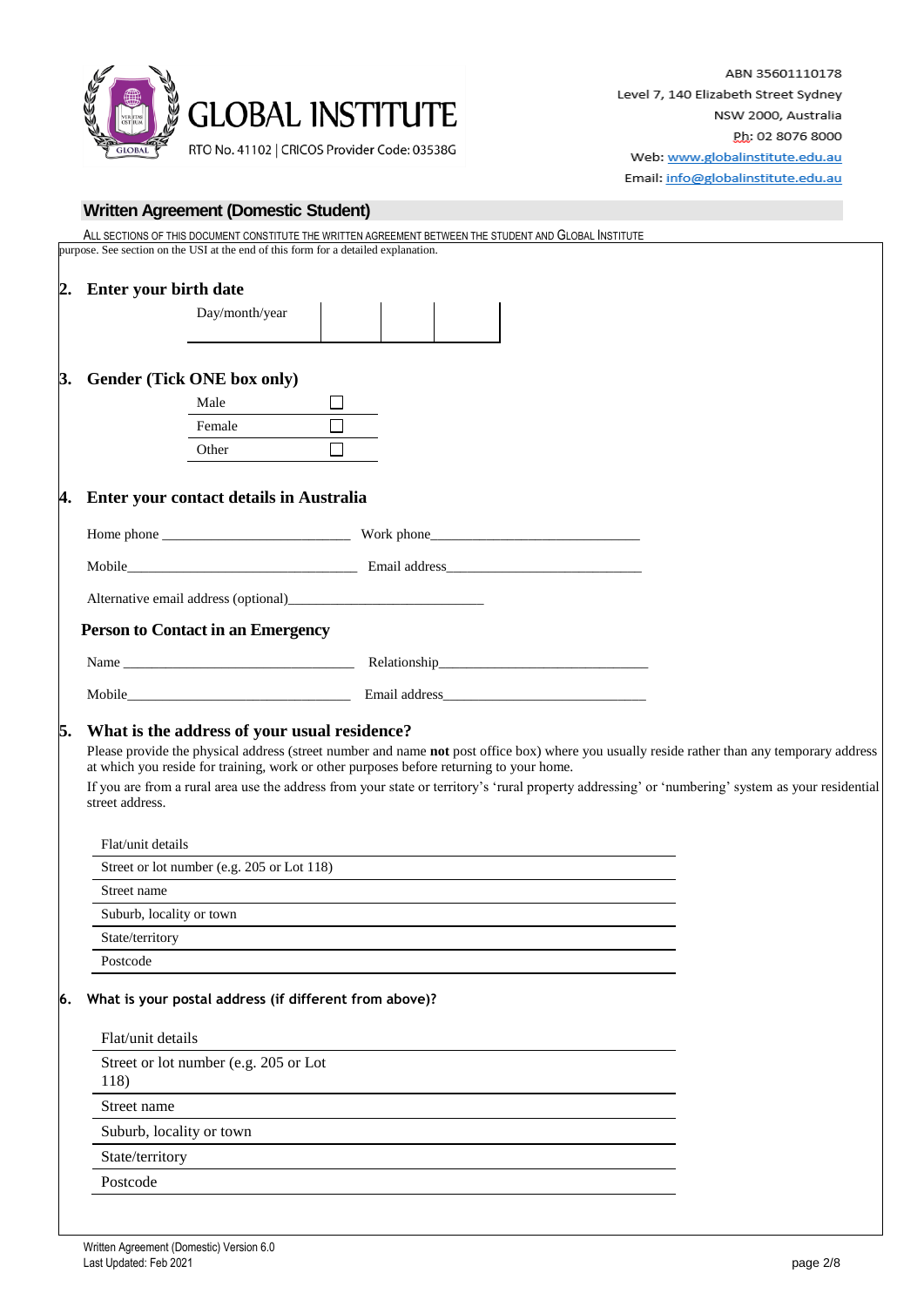

|  | Email: info@globalinstitute.edu.au |
|--|------------------------------------|
|--|------------------------------------|

|                                                                                                                                                                  | Written Agreement (Domestic Student)<br>ALL SECTIONS OF THIS DOCUMENT CONSTITUTE THE WRITTEN AGREEMENT BETWEEN THE STUDENT AND GLOBAL INSTITUTE                                                                                                                                                                                                                                                                                                                                                                                                                                |            |    |
|------------------------------------------------------------------------------------------------------------------------------------------------------------------|--------------------------------------------------------------------------------------------------------------------------------------------------------------------------------------------------------------------------------------------------------------------------------------------------------------------------------------------------------------------------------------------------------------------------------------------------------------------------------------------------------------------------------------------------------------------------------|------------|----|
|                                                                                                                                                                  | PART B - EDUCATION AND EXPERIENCE                                                                                                                                                                                                                                                                                                                                                                                                                                                                                                                                              |            |    |
| Have you enrolled in a similar course elsewhere?                                                                                                                 | $\Box$ Yes<br>(If you have you may be eligible for a credit transfer or Recognition of Prior Learning - contact the Director of Studies for further information)                                                                                                                                                                                                                                                                                                                                                                                                               | 7 No       |    |
|                                                                                                                                                                  | Have you been employed in the area covered by the course applied for?<br>(If you have you may be eligible for Recognition of Prior Learning - contact the Director of Studies for further information)                                                                                                                                                                                                                                                                                                                                                                         | $\Box$ Yes | No |
|                                                                                                                                                                  |                                                                                                                                                                                                                                                                                                                                                                                                                                                                                                                                                                                |            |    |
|                                                                                                                                                                  | Please make sure you refer to the specific entry requirements that apply to the course you are applying for. These requirements are detailed<br>in the student information handbook. All courses require applicants 18 years or above.                                                                                                                                                                                                                                                                                                                                         |            |    |
| Other information we must collect from you.                                                                                                                      | The following information is required as part of a Registered Training Organisations delivering involvement in the Vocational Education and<br>Training Sector Information provided by students may be made available to Commonwealth and State agencies and third parties employed<br>by these agencies pursuant to obligations under the Australian Quality Training Framework. Students are entitled to view their own personal<br>information held by The Registered Training Organisation. Please apply to the Academic Coordinator if you wish to view your own records. |            |    |
| Language and Cultural diversity<br>In which country were you born?<br>1.                                                                                         |                                                                                                                                                                                                                                                                                                                                                                                                                                                                                                                                                                                |            |    |
| $\Box$ Australia<br>2.                                                                                                                                           | Do you speak a language other than English at home?<br>$\Box$ No, English only $\Box$ - Go to the question 3                                                                                                                                                                                                                                                                                                                                                                                                                                                                   |            |    |
| Yes.<br>3<br>How well do you speak English<br>$\Box$ Very well<br>$\Box$ Well<br>$\Box$ Not well                                                                 |                                                                                                                                                                                                                                                                                                                                                                                                                                                                                                                                                                                |            |    |
| $\Box$ Not at all<br>4.<br>$\Box$ No<br>Yes, Aboriginal<br>Yes, Torres Strait Islander                                                                           | Are you of Aboriginal of Torres Strait Islander Origin?                                                                                                                                                                                                                                                                                                                                                                                                                                                                                                                        |            |    |
| <b>Disability</b>                                                                                                                                                |                                                                                                                                                                                                                                                                                                                                                                                                                                                                                                                                                                                |            |    |
| $\Box$ Yes                                                                                                                                                       | 5. Do you consider yourself to have a disability, impairment or long-term condition?                                                                                                                                                                                                                                                                                                                                                                                                                                                                                           |            |    |
| $\Box$ No<br>6.                                                                                                                                                  | If YES then please indicate the areas of disability, impairment or long-term condition (you may indicate more than one area)                                                                                                                                                                                                                                                                                                                                                                                                                                                   |            |    |
| □ Hearing/deaf<br>$\Box$ Physical<br>$\Box$ Intellectual<br>$\Box$ Learning<br>Mental Illness<br>Acquired Brain Impairment<br>$\Box$ Vision<br>Medical Condition |                                                                                                                                                                                                                                                                                                                                                                                                                                                                                                                                                                                |            |    |
| $\Box$ Other                                                                                                                                                     |                                                                                                                                                                                                                                                                                                                                                                                                                                                                                                                                                                                |            |    |
| Schooling<br>Year 12 or equivalent<br>Year 11 or equivalent<br>$\Box$ Year 10 or equivalent<br>□ Year 9 or equivalent                                            | 7. What is your highest COMPLETED school level? (Tick one box only)                                                                                                                                                                                                                                                                                                                                                                                                                                                                                                            |            |    |
| □ Year 8 or below<br>Never attended school                                                                                                                       |                                                                                                                                                                                                                                                                                                                                                                                                                                                                                                                                                                                |            |    |
|                                                                                                                                                                  |                                                                                                                                                                                                                                                                                                                                                                                                                                                                                                                                                                                |            |    |
| 9. Are you still attending secondary school?                                                                                                                     |                                                                                                                                                                                                                                                                                                                                                                                                                                                                                                                                                                                |            |    |
| $\Box$ Yes<br>$\Box$ No                                                                                                                                          |                                                                                                                                                                                                                                                                                                                                                                                                                                                                                                                                                                                |            |    |
| Written Agreement (Domestic) Version 6.0                                                                                                                         |                                                                                                                                                                                                                                                                                                                                                                                                                                                                                                                                                                                |            |    |

Last Updated: Feb 2021 page 3/8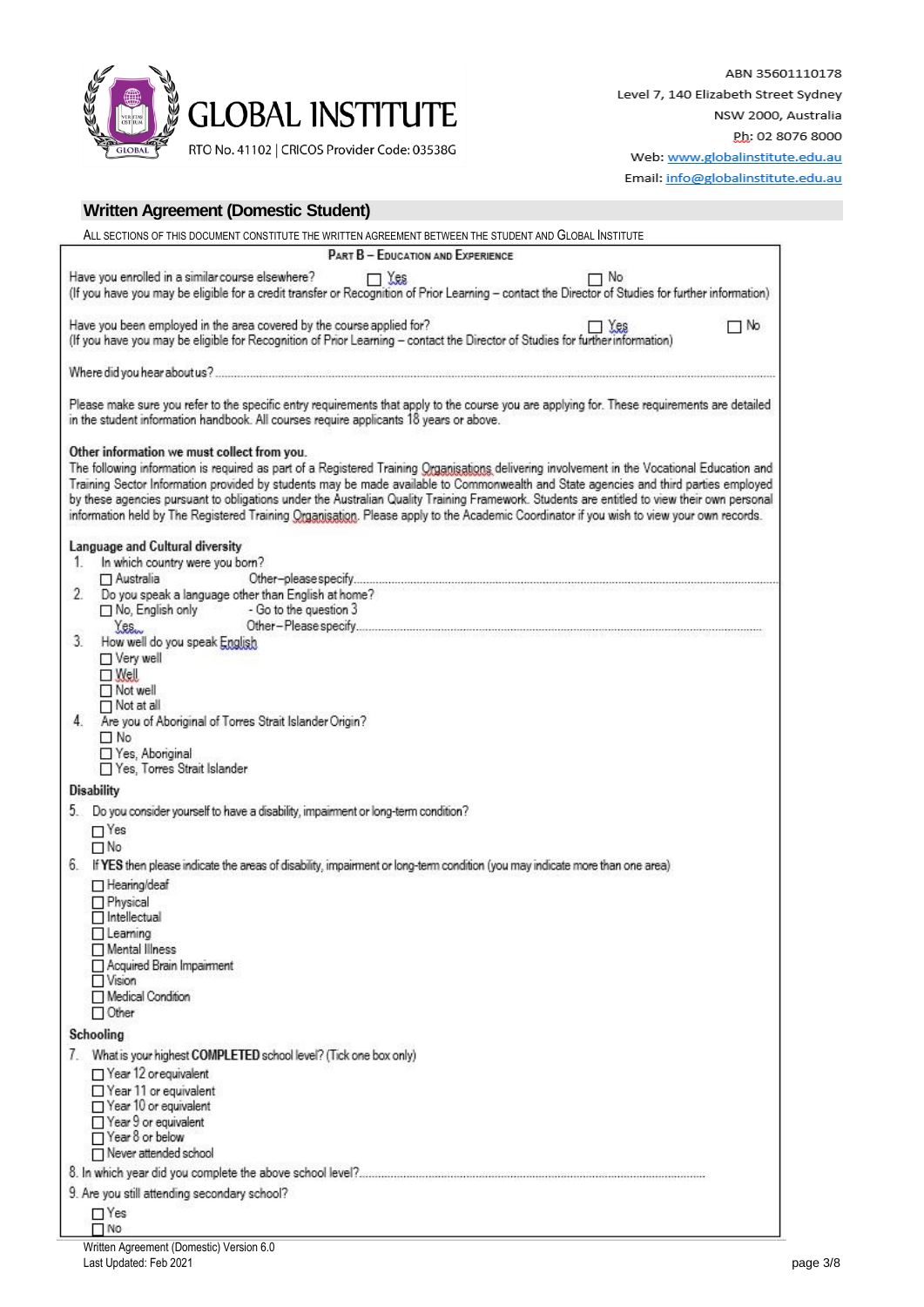

ABN 35601110178 Level 7, 140 Elizabeth Street Sydney NSW 2000, Australia Ph: 02 8076 8000 Web: www.globalinstitute.edu.au Email: info@globalinstitute.edu.au

## **Written Agreement (Domestic Student)**

ALL SECTIONS OF THIS DOCUMENT CONSTITUTE THE WRITTEN AGREEMENT BETWEEN THE STUDENT AND GLOBAL INSTITUTE

|     | Previous qualifications achieved                                                                                                                                                                                                                                                               |                                                                                                                                                                                                       |
|-----|------------------------------------------------------------------------------------------------------------------------------------------------------------------------------------------------------------------------------------------------------------------------------------------------|-------------------------------------------------------------------------------------------------------------------------------------------------------------------------------------------------------|
| 10. | Have you successfully completed any ofthe following qualifications?                                                                                                                                                                                                                            |                                                                                                                                                                                                       |
|     | $\Box$ Yes<br>$\Box$ No                                                                                                                                                                                                                                                                        |                                                                                                                                                                                                       |
|     | 11. If YES then tick ANY applicable boxes                                                                                                                                                                                                                                                      |                                                                                                                                                                                                       |
|     | Bachelor Degree or higher degree<br>Advanced Diploma or Associate Degree<br>Diploma (or Associate Diploma)<br>Certificate IV (or Advanced Certificate/Technician)<br>Certificate III (or Trade Certificate)<br>$\Box$ Certificate II<br>□ Certificate I<br>□ Certificates other than the above |                                                                                                                                                                                                       |
|     | Employment                                                                                                                                                                                                                                                                                     |                                                                                                                                                                                                       |
|     | 12 Of the following categories, which BEST describes your current employment status?<br>(Tick ONE box only.)                                                                                                                                                                                   |                                                                                                                                                                                                       |
|     | Full-time employee<br>□ Part-time employee<br>Self employed - not employing others<br>□ Employer<br>$\Box$ Employed - unpaid worker in a family business<br>$\Box$ Unemployed - seeking full-time work<br>□ Unemployed - seeking part-time work<br>Not employed - not seeking employment       |                                                                                                                                                                                                       |
|     | Study reasons                                                                                                                                                                                                                                                                                  |                                                                                                                                                                                                       |
|     | Of the following categories, which BEST describes your main reason for undertaking this course/traineeship/apprenticeship<br>(Tick ONE box only)                                                                                                                                               |                                                                                                                                                                                                       |
|     | $\Box$ To get a job<br>To develop my existing business<br>□ Io start my own business<br>□ To try for a different career<br>□ To get a better job or promotion                                                                                                                                  | $\Box$ It is a requirement of my job<br>□ I require extra skills for my job<br>□ To get into another course of study<br>$\Box$ For personal interest<br>$\Box$ For self development.<br>Other reasons |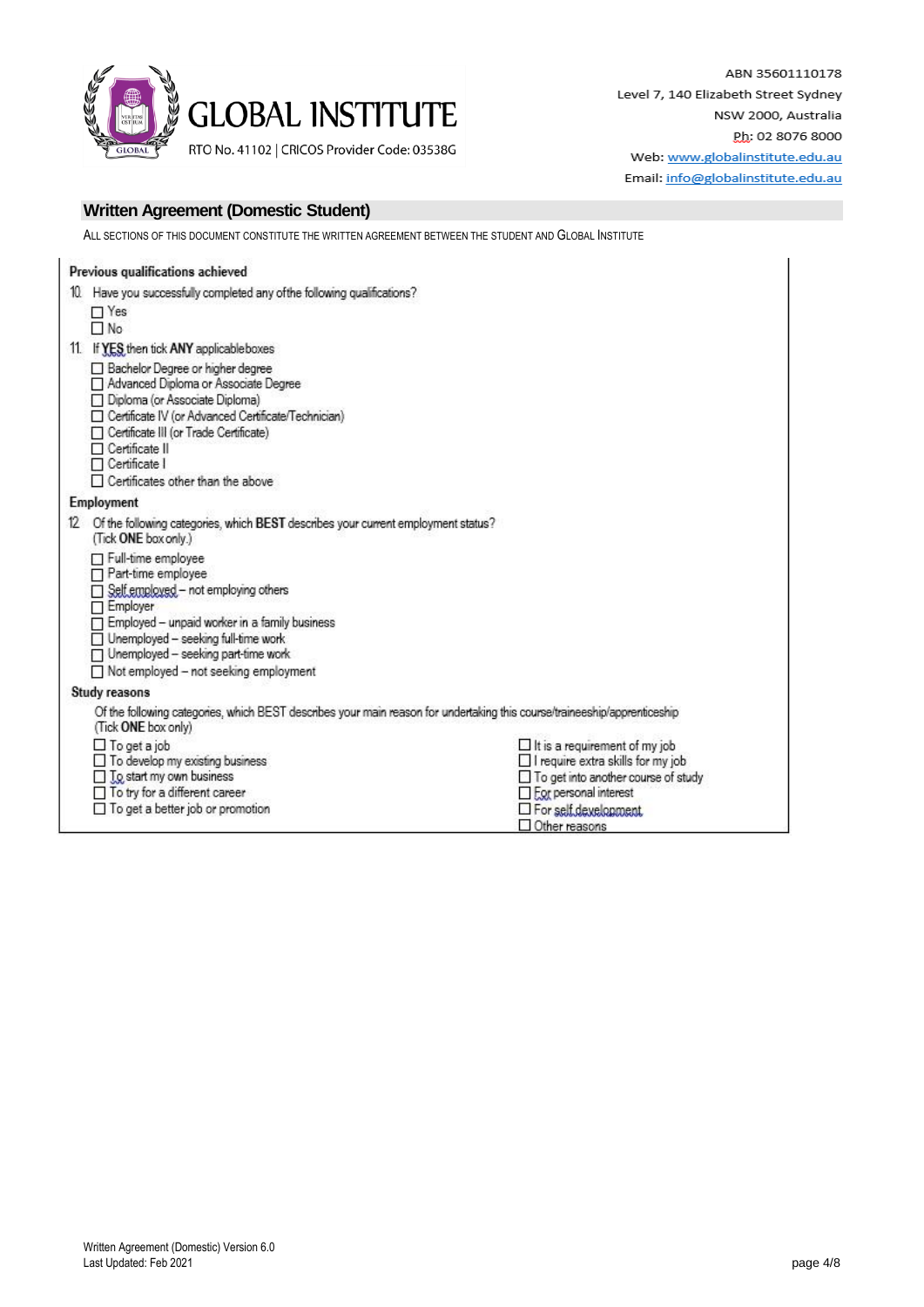

ALL SECTIONS OF THIS DOCUMENT CONSTITUTE THE WRITTEN AGREEMENT BETWEEN THE STUDENT AND GLOBAL INSTITUTE

|                                                                                        | <b>PART C - FEES</b>        |
|----------------------------------------------------------------------------------------|-----------------------------|
| Tuition Fee (from first page of application)                                           | A\$                         |
| CoE Re-issuance Charges (Excepting Visa rejection)<br>Application Fee (not refundable) | A\$ 100 /per CoE<br>A\$ 200 |
| Admin fee for visa rejection and withdrawn case                                        | A\$ 250                     |
| Material fee (per term except cookery course)                                          | A\$ 50                      |
| Cookery material fee and tool kit                                                      | A\$1000                     |
| Assessment resit fee                                                                   | A\$ 50                      |
| Late payment fee (per week)                                                            | A\$ 100                     |
| Homestay Assistant fee - optional (not refundable)                                     | A\$ 220                     |
| Airport pickup – optional (not refundable)                                             | A\$ 210                     |
| <b>OSHC</b>                                                                            | A\$                         |
| <b>Total Fees</b>                                                                      | A\$                         |

Please make your payment by Bank Draft to Australian International Training College Pty Ltd T/A Global Institute. No obligation is created on Global Institute until funds are cleared and an official receipt is issued.

\*Materials Fee is including Study Materials

**Acceptance Procedure:**

1. As soon as decision is made on your eligibility you will be informed of the outcome

2. If your application is successful you will receive a copy of this countersigned Student Written Agreement and a Letter of Offer stating the course, for which you have been accepted, courses fee to be paid, commencement date and Overseas Student Health Cover information.

3. When you have paid your fees a Confirmation of Enrolment will be sent to you, and Global Institute will have Department of Home Affairs advised within 14 days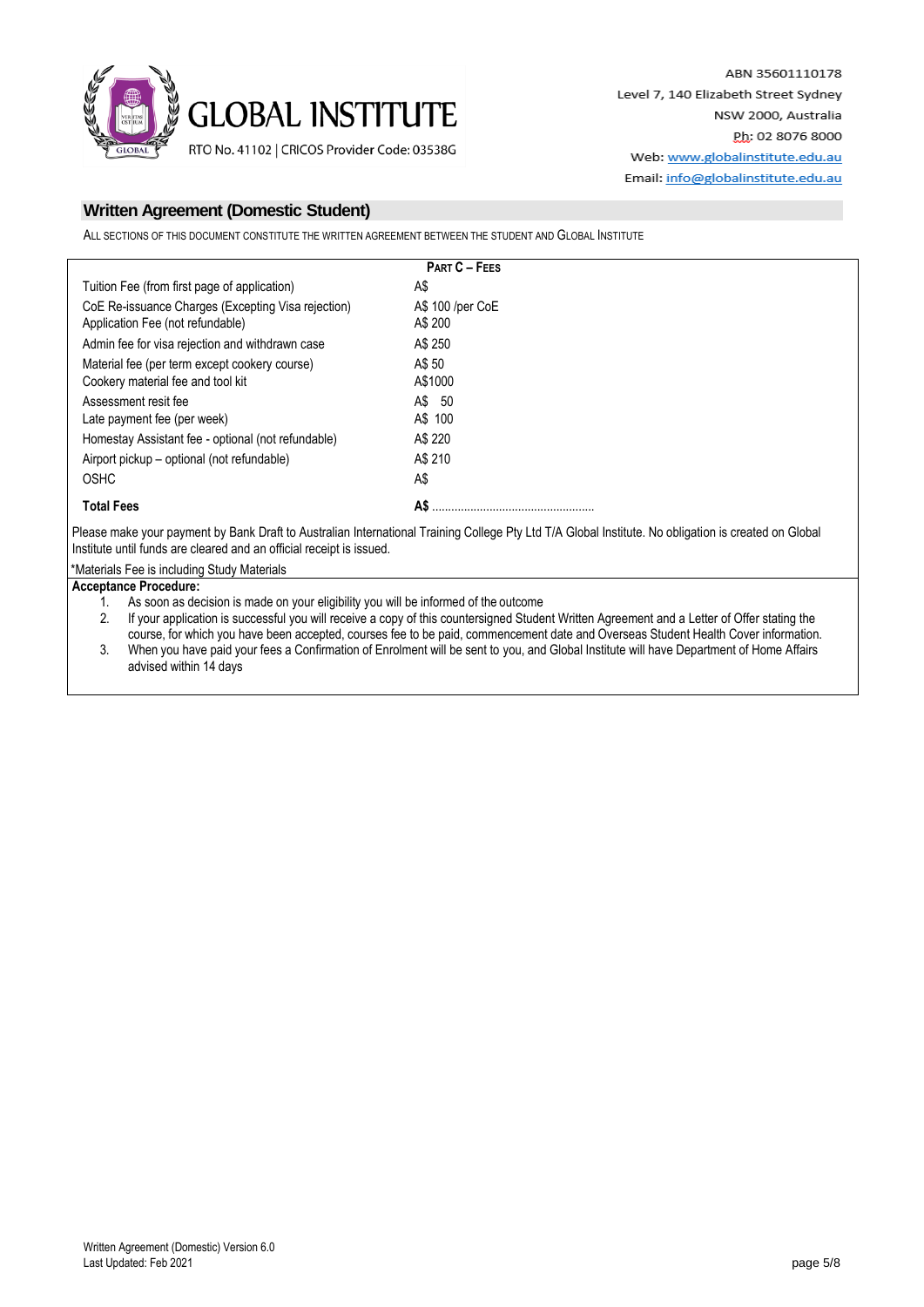

ABN 35601110178 Level 7, 140 Elizabeth Street Sydney NSW 2000, Australia Ph: 02 8076 8000 Web: www.globalinstitute.edu.au

Email: info@globalinstitute.edu.au

# **Written Agreement (Domestic Student)**

ALL SECTIONS OF THIS DOCUMENT CONSTITUTE THE WRITTEN AGREEMENT BETWEEN THE STUDENT AND GLOBAL INSTITUTE

- **PART D - REFUNDS**
- 1 The request for refund must be made in writing to the Chief/Principal Executive Officer by using the Refund Application Form. The Applicant confirms that all the information provided in this application is complete and correct. 2 The Applicant agrees to be bound by GI rules and regulations in force from time to time and otherwise to follow acceptable codes of behaviour, attendance and academic performance and show a concern for other students. 3 All fees and charges must be paid in full prior to course commencement unless a "payment plan" is arranged with GI. Student tuition fees are safeguarded 4 A non-refundable Enrolment/Application fee and CoE issuing fee (exclusive of tuition fees and material fees) is required at the time of enrolment and this 5 Students, who fall behind in the payment of their fees or fail to pay their tuition fee on the due date, may be charged a late payment fee of \$100.00 per week or 6 No refunds will be paid to a third party unless it is indicated at the time the Refund Application Form is lodged, that any refunds due are payable to a third party. 7 Where a refund is approved, GI College will make payment of refunds within 28 days of receipt of the Refund Application Form. 8 In the case of default by GI College, the provisions of the ESOS Act 2000 and the ESOS Regulations 2019 apply. For further information about the ESOS Act through the use of insurance and assurance schemes mandated by Australian Legislation. guarantees your place in the course. The enrolment deadline is 10 working days after the commencement of the course. may be refused training and assessment services and any requests until such times as the fees are paid and up-to-date. Please note that students will be required to maintain academic course progress in consultation with the Academic Coordinator. Should fees remain overdue for more than one day after the due date GI will inform the student of their intention to report them for non-payment of fees to DHA via PRISMS. please see <https://internationaleducation.gov.au/regulatory-information/pages/regulatoryinformation.aspx> Visa rejected (Offshore or onshore student before commencement of the Refund of tuition fee less A\$250 Admin. Course) Processing Fee (Refer Part C) 100% refund of material fee Visa rejected (Onshore student after commencement of the course) Charged according to the study period and No refund of Material fee. Less A\$250 Admin. Withdrawal notified in writing and received by GI 28 days or more prior to 70% refund of tuition fee<br>Course commencement 100% refund of material 100% refund of material fee Withdrawal notified in writing and received by GI less than 28 days prior to 50% refund of tuition fee<br>
course commencement and before the commencement date 100% refund of material fee course commencement and before the commencement date Withdrawal notified in writing and received by GI on the commencement date No refund of tuition fee<br>
or after the course commences OR in case of deferment of course by the No refund of material fee or after the course commences OR in case of deferment of course by the student 9 This agreement, and the availability of complaints and appeals processes, does not remove the right of the student to take action under Australia's consumer protection laws. The Standards for RTOs require the Institute to inform students considering enrolment of their right to a statutory cooling off period. A statutory cooling off period (which is 10 days) is a period of time provided to a consumer to allow them to withdraw from a consumer agreement, where that agreement was established through unsolicited marketing or sales tactics. These include tactic such as door-to-door sales and telemarketing. A statutory cooling off period allows a consumer to withdraw from a sales agreement within 10 days of having received a sale contract without penalty. It must be noted that our Institute does not engage in unsolicited marketing or sales tactics and therefore a statutory cooling off period in not applicable to our students who have enrolled into a course. For refund option in other circumstances, students must refer to the refund policy. 10 In the unlikely event that GI is unable to deliver your course in full, you will be offered a refund of all the course money you have paid to date. The refund will be paid to you within 2 weeks of the day on which the course ceased being provided. Alternatively, you may be offered enrolment in an alternative course by GI at no extra cost to you. You have the right to choose whether you would prefer a full refund of course fees, or to accept a place in another course. If you choose placement in another course, we will ask you to sign a document to indicate that you accept the placement. If GI is unable to provide a refund or place you in an alternative course the Tuition Protection Service (TPS) will be responsible for providing refunds or providing assistance to locate an alternative. 11 Fees not listed in the refund section are not refundable. Prior to a student enrolling fees may be altered without notice. Once a student has completed enrolment, fees will not be subject to change for the normal duration of the course. If a course length is extended by the student then any fee increases will be required to be paid for the extended component of the course. 12 Students wishing to defer the commencement of studies or suspend their studies must complete deferral or suspension form and submit to GI. GI may
- decide to suspend or cancel a student's enrolment on its own initiate as a response to misbehavior by the student. Deferral of commencement, suspension of enrolment and cancellation of enrolment have to be reported to Department of Home Affairs and may affect the status of a student visa.

13 Students must notify GI of changes of address, telephone number, email address and fax number within 7 days they occur. Failure to do this may mean student do not receive important information which may affect their course, their enrolment or the visa.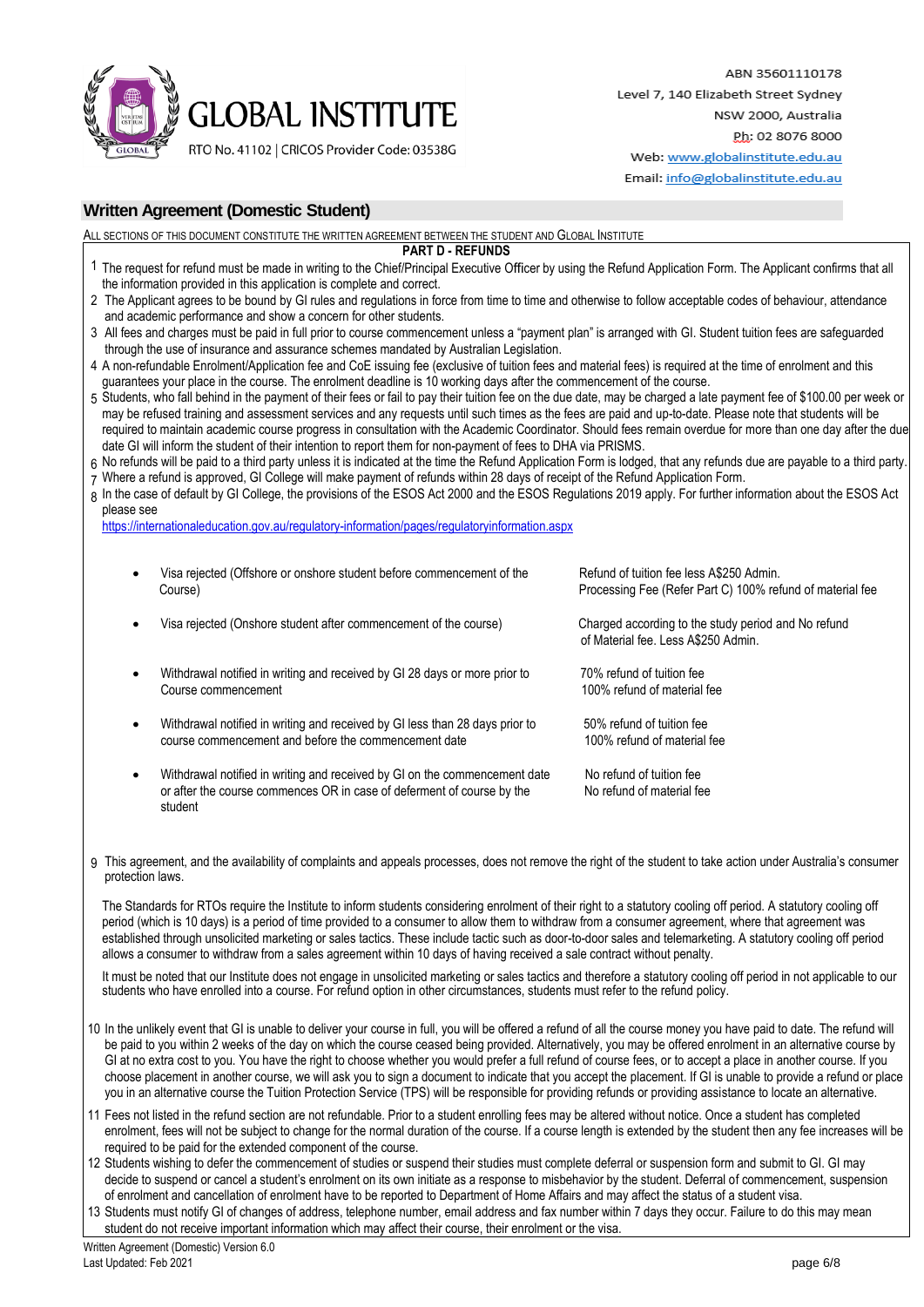

ALL SECTIONS OF THIS DOCUMENT CONSTITUTE THE WRITTEN AGREEMENT BETWEEN THE STUDENT AND GLOBAL INSTITUTE

### **PART G – Terms and Conditions**

#### **Course commencement**

If a student fails to commence the course within 14 days of the nominated course start date, the Institute will notify Department of Home Affairs via PRISM. Any student cannot commence the course due to visa rejection or any other circumstances faced by the student after being issued a visa, the student must inform the Institute immediately.

#### **Academic Progress**

Students must maintain satisfactory academic progress at all times. All the courses are scheduled 20 hours per week (15 hours of face-to-face classroom based and 5 hours of online based delivery). Students are expected to attend classes regularly to maintain satisfactory course progress each term.

#### **Attendance Monitoring**

All students must attend their schedule classes to maintain satisfactory academic progress. They must have a minimum of 80% attendance at all times throughout their enrolment periods. If an overseas student is making satisfactory progress in their course without attending scheduled classes then the course duration will be shortened to the minimum duration required given the student's existing skills and knowledge, while maintaining the minimum scheduled course contact hours (20 hours) per week. Please note that, the regulator (ASQA) may, at any time, require a training provider (GI) to implement policies and procedures to monitor minimum attendance requirements and if students don't meet these requirements, they will be in breach of a condition of their visa.

### **Overseas Student Health Cover (OSHC)**

All International Students are required to pay Overseas Student Health Cover (OSHC) and maintain cover for the full length of their visa. It is also the student's responsibility to check the conditions of this health cover.

#### **Issuing of Certificates and Delivery**

GI is solely responsible for the delivery of all courses and for the issuance of their certifications.

#### **Complaints and Appeals Policy**

Students have access to a Complaints and Appeals procedure if they feel they have been unjustly treated or have a serious complaint. Students who feel they have any type of complaint should first contact the Administration Manager. If necessary the complaint will be referred to the Principal Executive Officer in order to resolve the situation. A student dissatisfied with an activity or a decision regarding their academic outcomes can voice their concerns to the staff member concerned and, if appropriate, appeal to the Principal Executive Officer.

If students are still dissatisfied with the outcome of the complaint / grievance / appeal then students may lodge an external appeal or complain about the decision with the Overseas Students Ombudsman. The Overseas Students Ombudsman offers a free and independent service for overseas students who have a complaint or want to lodge an external appeal about a decision made by their private education or training provider. See the Overseas Students Ombudsman website

<http://www.ombudsman.gov.au/How-we-can-help/overseas-students> or phone 1300 362 072 for more information.

### **Student Code of Conduct**

All people associated with GI have the same rights. Harassment, bullying and victimisation will not be tolerated at GI. Discrimination on any grounds is unacceptable. Students who feel that they are being sexually harassed or are the victims of any sort of racism should initially contact the Administration Manager. If the complaint is sufficiently serious, the Principal Executive Officer may establish a formal inquiry and/or refer to external authorities.

### **Change of Address and Contact Details**

Upon arriving in Australia you are required to advise us of your residential and email address, telephone number and of any subsequent changes to these contact details. It is your responsibility to ensure that you always update your contact details at the Institute to ensure you receive important information about your course, fees receipts and any other important information at least every 6 months.

## **Privacy Notice**

#### **Why we collect your personal information**

As a registered training organisation (RTO), we collect your personal information so we can process and manage your enrolment in a vocational education and training (VET) course with us.

#### **How we use your personal information**

We use your personal information to enable us to deliver VET courses to you, and otherwise, as needed, to comply with our obligations as an RTO.

#### **How we disclose your personal information**

We are required by law (under the *National Vocational Education and Training Regulator Act 2011* (Cth) (NVETR Act)) to disclose the personal information we collect about you to the National VET Data Collection kept by the National Centre for Vocational Education Research Ltd (NCVER). The NCVER is responsible for collecting, managing, analysing and communicating research and statistics about the Australian VET sector.

We are also authorised by law (under the NVETR Act) to disclose your personal information to the relevant state or territory training authority.

### **How the NCVER and other bodies handle your personal information**

The NCVER will collect, hold, use and disclose your personal information in accordance with the law, including the *Privacy Act 1988* (Cth) (Privacy Act) and the NVETR Act. Your personal information may be used and disclosed by NCVER for purposes that include populating authenticated VET transcripts; administration of VET; facilitation of statistics and research relating to education, including surveys and data linkage; and understanding the VET market. The NCVER is authorised to disclose information to the Australian Government Department of Education, Skills and Employment (DESE), Commonwealth authorities, State and Territory authorities (other than registered training organisations) that deal with matters relating to VET and VET regulators for the purposes of those bodies, including to enable:

administration of VET, including program administration, regulation, monitoring and evaluation

- facilitation of statistics and research relating to education, including surveys and data linkage
- understanding how the VET market operates, for policy, workforce planning and consumer information.

The NCVER may also disclose personal information to persons engaged by NCVER to conduct research on NCVER's behalf.

The NCVER does not intend to disclose your personal information to any overseas recipients.

For more information about how the NCVER will handle your personal information please refer to the NCVER's Privacy Policy a[t www.ncver.edu.au/privacy.](http://www.ncver.edu.au/privacy)